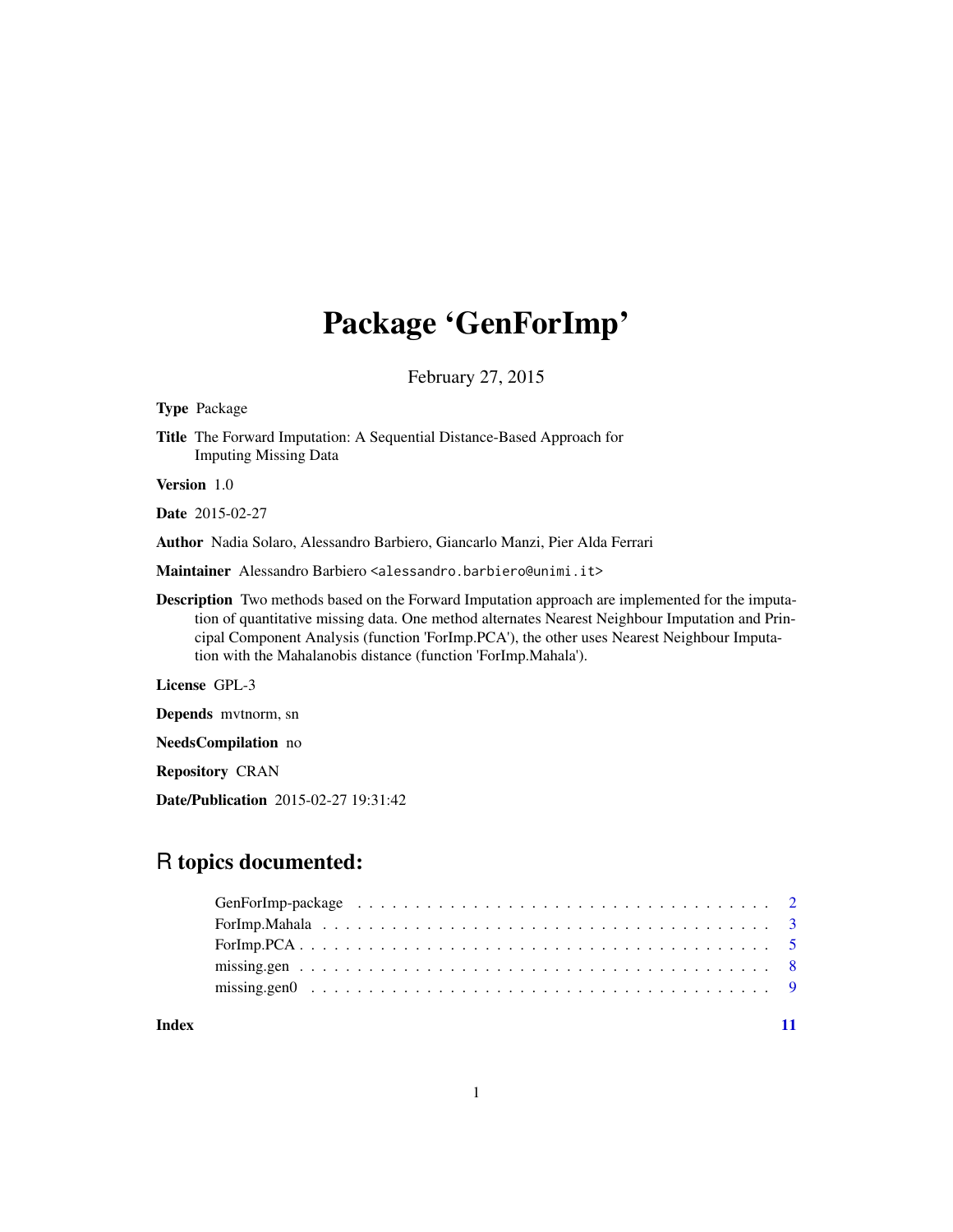<span id="page-1-0"></span>GenForImp-package *The Forward Imputation: A Sequential Distance-Based Approach for Imputing Missing Data*

#### Description

Two methods based on the Forward Imputation (*ForImp*) approach are implemented for the imputation of quantitative missing data. One method alternates the Nearest Neighbour Imputation (NNI) method and Principal Component Analysis (function [ForImp.PCA](#page-4-1)), the other uses NNI with the Mahalanobis distance (function [ForImp.Mahala](#page-2-1)). *ForImp* is a sequential distance-based approach that performs imputation of missing data in a forward, step-by-step process involving subsets of units according to their "completeness rate". During the iterative process, the complete part of data is updated thus becoming larger and larger. No initialization of missing entries is required. *ForImp* is inherent in the nonparametric and exploratory-descriptive framework since it does not require a priori distribution assumptions on data. Two supplementary functions ([missing.gen](#page-7-1) and [missing.gen0](#page-8-1)) are also provided to generate Missing Completely At Random (MCAR) values on a data matrix.

## Details

| Package: | GenForImp  |
|----------|------------|
| Type:    | Package    |
| Version: | 1.0        |
| Date:    | 2015-02-27 |
| License: | GPL-3      |

#### Author(s)

Nadia Solaro, Alessandro Barbiero, Giancarlo Manzi, Pier Alda Ferrari Maintainer: Alessandro Barbiero <alessandro.barbiero@unimi.it>

## References

Solaro, N., Barbiero, A., Manzi. G., Ferrari, P.A. (2014). Algorithmic-type imputation techniques with different data structures: Alternative approaches in comparison. In: Vicari, D., Okada, A., Ragozini, G., Weihs, C. (eds), *Analysis and modeling of complex data in behavioural and social sciences*, Studies in Classification, Data Analysis, and Knowledge Organization. Springer International Publishing, Cham (CH): 253-261 [http://link.springer.com/chapter/10.1007/](http://link.springer.com/chapter/10.1007/978-3-319-06692-9_27) [978-3-319-06692-9\\_27](http://link.springer.com/chapter/10.1007/978-3-319-06692-9_27)

Solaro, N., Barbiero, A., Manzi, G., Ferrari, P.A. (2015) A sequential distance-based approach for imputing missing data: The Forward Imputation. Under review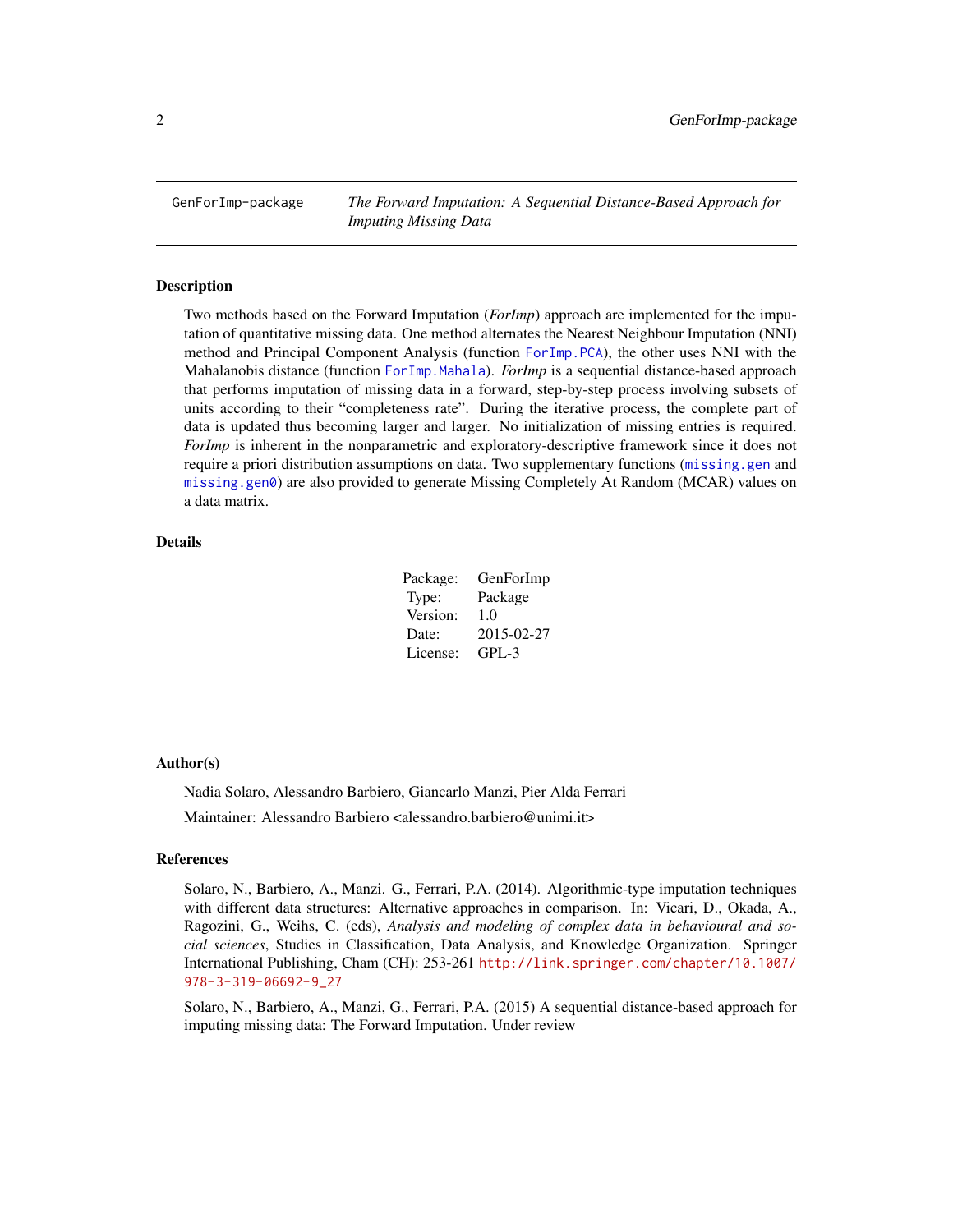<span id="page-2-1"></span><span id="page-2-0"></span>ForImp.Mahala *Imputation of missing data by using Nearest Neighbour Imputation with the Mahalanobis distance*

## Description

This function imputes quantitative missing data by using Nearest Neighbour Imputation (NNI) with the Mahalanobis distance in a forward and sequential step-by-step process that starts from the complete part of data.

#### Usage

```
ForImp.Mahala(mat, probs=seq(0, 1, 0.1), q="10%", add.unit=TRUE, squared=FALSE,
tol=1e-6)
```
#### Arguments

| mat      | a quantitative data matrix with missing entries.                                                                                                                                                                                                                                                                   |
|----------|--------------------------------------------------------------------------------------------------------------------------------------------------------------------------------------------------------------------------------------------------------------------------------------------------------------------|
| probs    | vector of probabilities with values in $[0, 1]$ for computing quantiles of Maha-<br>lanobis distances in selection of donors. Default option: $probs = seq(0, 1, 0.1)$<br>calculates the deciles of distances. Quantiles are computed with the generic<br>function quantile.                                       |
| q        | string of the form "X%", with X=integer. It gives the quantile of Mahalanobis<br>distances corresponding to the first "X%" distances as computed (and named) by<br>the function quantile with probabilities specified in the argument probs.                                                                       |
| add.unit | a logical value. If add unit=TRUE (default), the covariance matrix in the Maha-<br>lanobis distance is computed at every step of the procedure by including also the<br>incomplete unit whose donors are to be selected. Otherwise, add.unit=FALSE<br>indicates that computation involves the complete units only. |
| squared  | a logical value indicating if the Mahalanobis distance has to be used (squared=<br>FALSE, default) or the squared Mahalanobis distance (squared=TRUE).                                                                                                                                                             |
| tol      | tolerance factor introduced to prevent numerical problems occuring when dis-<br>tances of complete units are equal to the choosen quantile q. Default is tol=1e-6.                                                                                                                                                 |

## Details

ForImp.Mahala is a forward imputation method alternative to the ForImp.PCA procedure for imputing quantitative missing data (see [ForImp.PCA](#page-4-1)). It does not embrace Stage 1 since it works directly on the original variables. Regarding Stage 2, the basic metric for the NNI method is the Mahalanobis distance. Steps 2 to 3 are therefore iteratively repeated until the starting data matrix is completely imputed.

Unlike ForImp.PCA, the ForImp.Mahala procedure requires that the number  $n$  of units is equal or greater than the number  $p$  of variables at every step of the procedure, otherwise the covariance matrix involved in the Mahalanobis distance is not invertible. For further details, see the references below.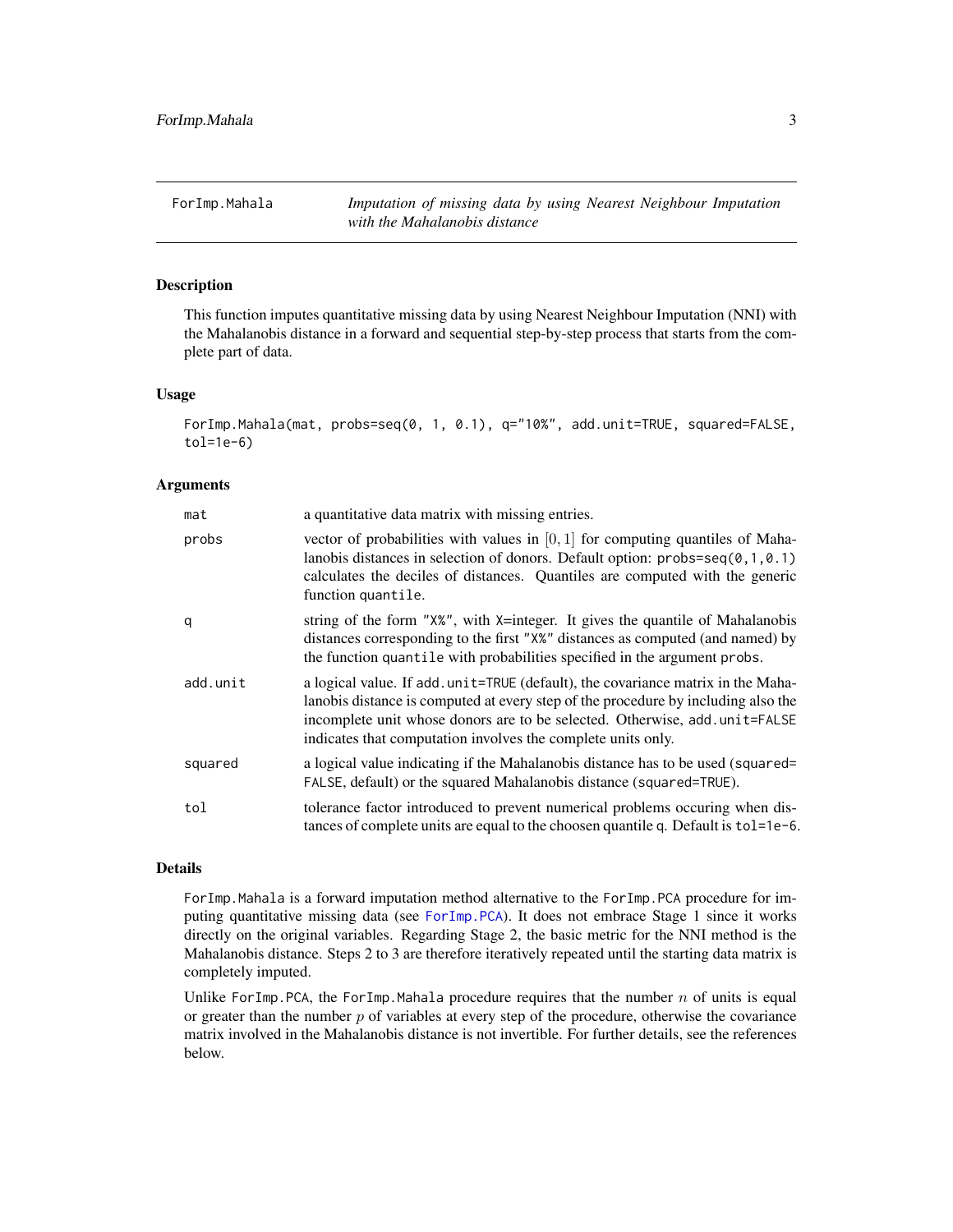#### <span id="page-3-0"></span>Value

The imputed data matrix.

## Author(s)

Nadia Solaro, Alessandro Barbiero, Giancarlo Manzi, Pier Alda Ferrari

## References

Solaro, N., Barbiero, A., Manzi. G., Ferrari, P.A. (2014). Algorithmic-type imputation techniques with different data structures: Alternative approaches in comparison. In: Vicari, D., Okada, A., Ragozini, G., Weihs, C. (eds), *Analysis and modeling of complex data in behavioural and social sciences*, Studies in Classification, Data Analysis, and Knowledge Organization. Springer International Publishing, Cham (CH): 253-261

Solaro, N., Barbiero, A., Manzi, G., Ferrari, P.A. (2015) A sequential distance-based approach for imputing missing data: The Forward Imputation. Under review

## See Also

[ForImp.PCA](#page-4-1)

#### Examples

```
# EXAMPLE with multivariate normal data (MVN)
# require('mvtnorm')
# number of variables
p \le -5# correlation matrix
rho <-0.8Rho <- matrix(rho, p, p)
diag(Rho) <- 1
Rho
# mean vector
vmean \le rep(0,p)vmean
# number of units
n <- 1000
# percentage of missing values
percmiss <-0.2nummiss <- n*p*percmiss
nummiss
# generation of a complete matrix
set.seed(1)
x0 <- rmvnorm(n, mean=vmean, sigma=Rho)
x0
# generating a matrix with missing data
x <- missing.gen(x0, nummiss)
# imputing missing values
xForImpMahala <- ForImp.Mahala(x)
xForImpMahala
# computing the Relative Mean Square Error
```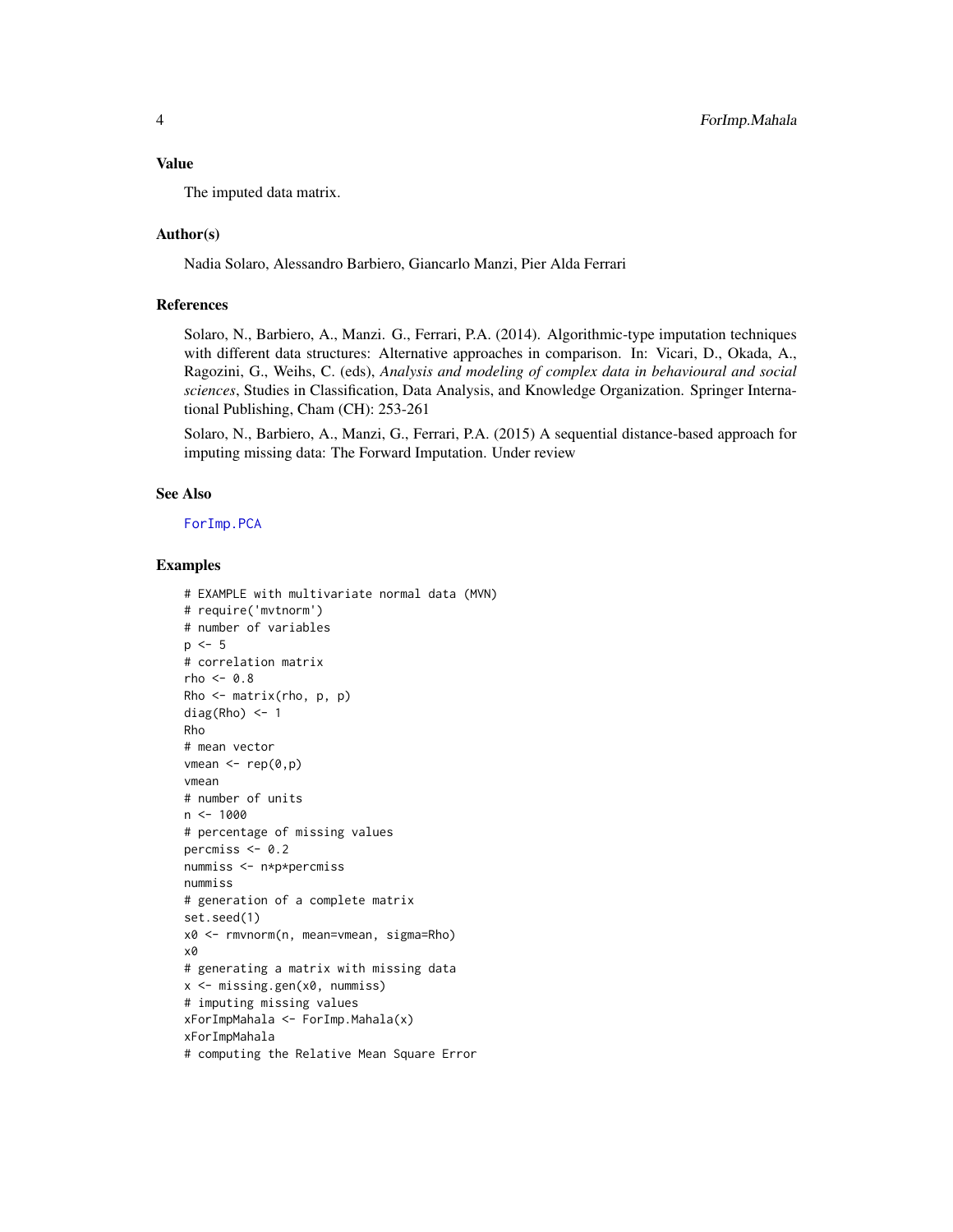## <span id="page-4-0"></span>ForImp.PCA 5

```
error <- sum(apply((x0-xForImpMahala)^2/diag(var(x0)),2,sum)) / n
error
# EXAMPLE with real data
data(airquality)
m0 <- airquality
m0
# selecting the first 4 columns, with quantitative data
m < - m0[, 1:4]
m
# imputation
mi <- ForImp.Mahala(m)
mi
# plot of imputed values for variable "Ozone"
ozone.miss.ind <- which(is.na(m)[,1])
plot(mi[ozone.miss.ind,1], axes=FALSE, pch=19, ylab="imputed values of Ozone",
  xlab="observation index")
axis(2)
axis(1, at=1:length(ozone.miss.ind), labels=ozone.miss.ind, las=2)
box()
abline(v=1:length(ozone.miss.ind), lty=3, col="grey")
```
<span id="page-4-1"></span>ForImp.PCA *Imputation of missing data by alternating Nearest Neighbour Imputation and Principal Component Analysis*

## Description

This function imputes quantitative missing data by alternating Nearest Neighbour Imputation (NNI) method and Principal Component Analysis (PCA) in a forward and sequential step-by-step process that starts from the complete part of data.

#### Usage

```
ForImp.PCA(mat, stand=FALSE, cor=FALSE, r=2, probs=seq(0, 1, 0.1), q="10%",
tol=1e-6)
```
## Arguments

| mat   | a quantitative data matrix with missing entries.                                                                                                                                                                                                                                                             |
|-------|--------------------------------------------------------------------------------------------------------------------------------------------------------------------------------------------------------------------------------------------------------------------------------------------------------------|
| stand | a logical value indicating if variables should be standardized (stand=TRUE), or<br>not (stand=FALSE, default) before the imputation process starts.                                                                                                                                                          |
| cor   | a logical value. If cor=TRUE, PCA is run on the correlation matrix; if cor=FALSE<br>the covariance matrix is used (default).                                                                                                                                                                                 |
| r     | a positive value (equal or greater than 1) indicating the order of the weighted<br>Minkowski distance to be computed for selecting donors. In particular, $r=1$<br>is Manhattan (or city-block) distance, and r=2 is Euclidean distance (default).<br>r=Inf denotes Lagrange (or Chebyshev or sup) distance. |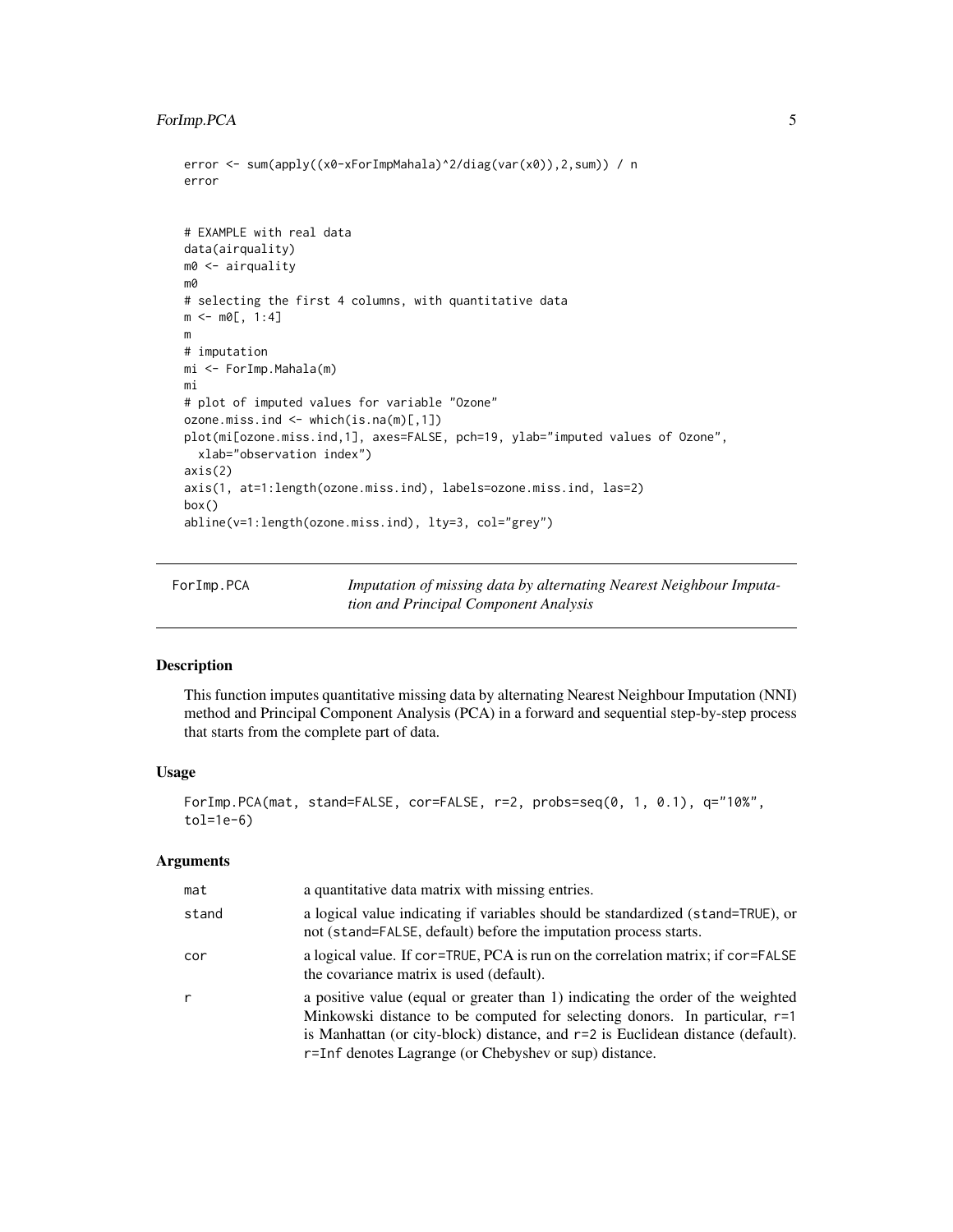| probs | vector of probabilities with values in $[0, 1]$ for computing quantiles of Minkowski<br>distances in selection of donors. Default option: $probs = seq(0, 1, 0.1)$ calcu-<br>lates the deciles of distances. Quantiles are computed with the generic function<br>quantile. |
|-------|----------------------------------------------------------------------------------------------------------------------------------------------------------------------------------------------------------------------------------------------------------------------------|
| q     | string of the form "X%", with X=integer. It gives the quantile of Minkowski<br>distances corresponding to the first "X%" distances as computed (and named) by<br>the function quantile with probabilities specified in the argument probs.                                 |
| tol   | tolerance factor introduced to prevent numerical problems occuring when dis-<br>tances of complete units are equal to the choosen quantile q. Default is tol=1e-6.                                                                                                         |

## Details

The ForImp.PCA procedure exploits the PCA method for setting-up so-called "Pseudo-Principal Components" (PPCs). These are artificial, missing-data free variables computed for all the units (i.e. both complete and incomplete) by using common observed variables without missing values. PPCs synthesize the main relevant information in the complete part of data and transfer them to incomplete units in a way functional to the subsequent application of the NNI method. NNI is then applied to PPCs (with a weighted Minkowski distance of order  $r, r \geq 1$ ) in order to select donors for incomplete units. All is performed in four stages: Stage 0: data preparation; Stage 1: running PCA and computing PPC scores; Stage 2: application of the NNI method; Stage 3: imputation. Steps 1 to 3 are iteratively repeated until the starting data matrix is completely imputed.

For Imp. PCA does not require a number n of units greater than the number p of variables at every step of the procedure. It can work even in the presence of a starting data matrix with  $n < p$ . This further variant is indicated as *ForImp with PCO*, i.e. Forward Imputation with the Principal Coordinates Analysis. For further details, see the references below.

## Value

The imputed data matrix.

#### Author(s)

Nadia Solaro, Alessandro Barbiero, Giancarlo Manzi, Pier Alda Ferrari

#### References

Gower, J.C. (2005). Principal coordinates analysis. In: Armitage, P., Colton, T. (eds), Encyclopedia of biostatistics. John Wiley & Sons, Ltd., New York

Solaro, N., Barbiero, A., Manzi. G., Ferrari, P.A. (2014). Algorithmic-type imputation techniques with different data structures: Alternative approaches in comparison. In: Vicari, D., Okada, A., Ragozini, G., Weihs, C. (eds), *Analysis and modeling of complex data in behavioural and social sciences*, Studies in Classification, Data Analysis, and Knowledge Organization. Springer International Publishing, Cham (CH): 253-261

Solaro, N., Barbiero, A., Manzi, G., Ferrari, P.A. (2015). A sequential distance-based approach for imputing missing data: The Forward Imputation. Under review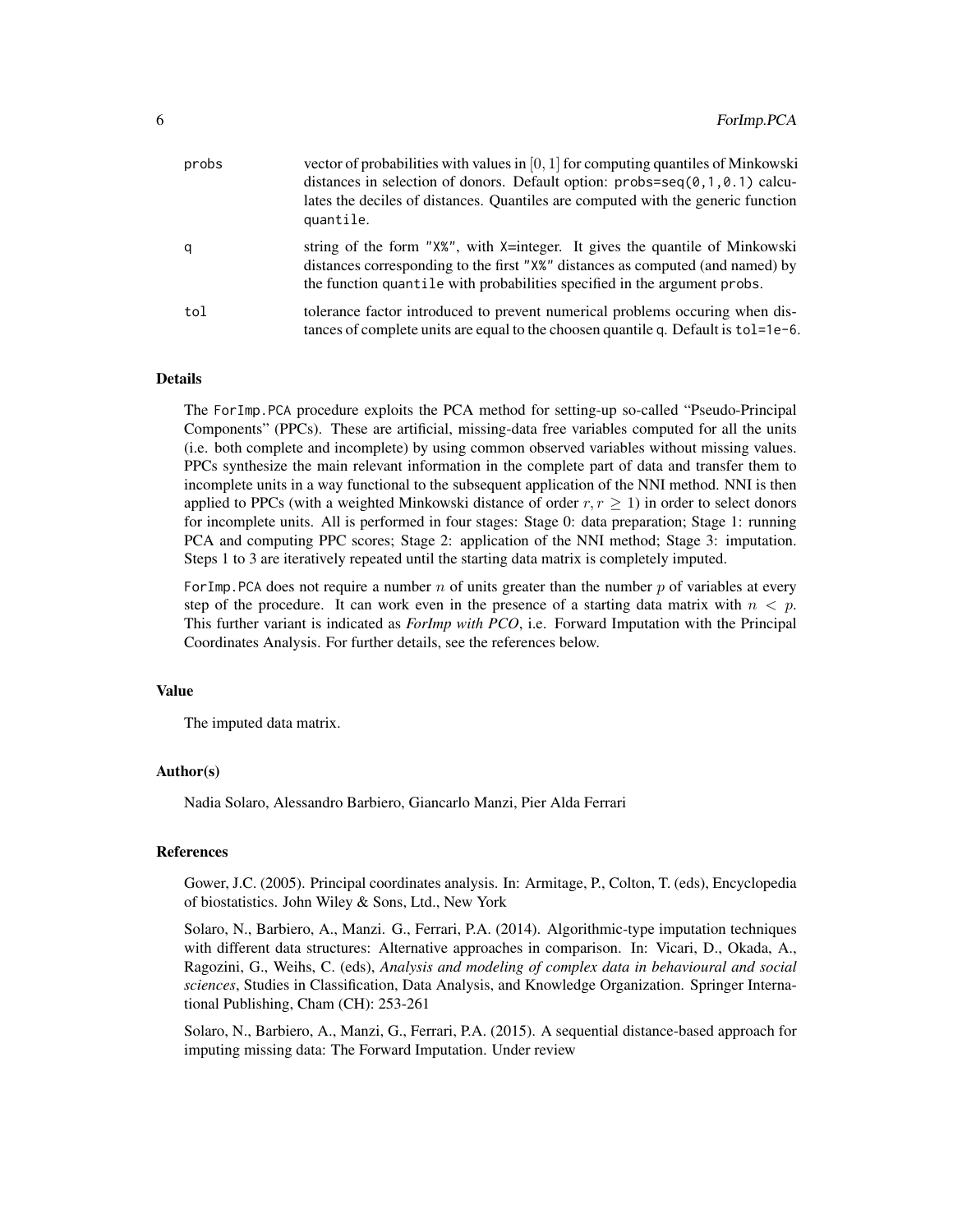## <span id="page-6-0"></span>ForImp.PCA 7

## See Also

[ForImp.Mahala](#page-2-1)

## Examples

```
# EXAMPLE with multivariate skew-normal data (MSN)
# require('sn')
# number of variables
p \le -5# association matrix
omega <-0.8Omega <- matrix(omega, p, p)
diag(Omega) <- 1
Omega
# skewness parameter
alpha <-4alpha <- rep(alpha,p)
alpha
# number of units
n < -500# percentage of missing values
percmiss <-0.2nummiss <- n*p*percmiss
nummiss
## computation of output parameters
## covariance matrix and univariate means and skewnesses
param <- list(xi=rep(0,p), Omega=Omega, alpha=alpha, nu=Inf)
cp <- dp2cp(param, "SN")
cp
# correlation matrix
rho <- cov2cor(cp$var.cov)
rho
# generation of a complete matrix
set.seed(1)
x0 <- rmsn(n, Omega=Omega, alpha=alpha)
x0
# generating a matrix with missing data
x <- missing.gen(x0, nummiss)
# imputing missing values
xForImpPCA <- ForImp.PCA(x)
xForImpPCA
# computing the Relative Mean Square Error
error <- sum(apply((x0-xForImpPCA)^2/diag(var(x0)),2,sum)) / n
error
# EXAMPLE with real data
data(airquality)
m0 <- airquality
m0
# selecting the first 4 columns, with quantitative data
m < - m0[, 1:4]
m
```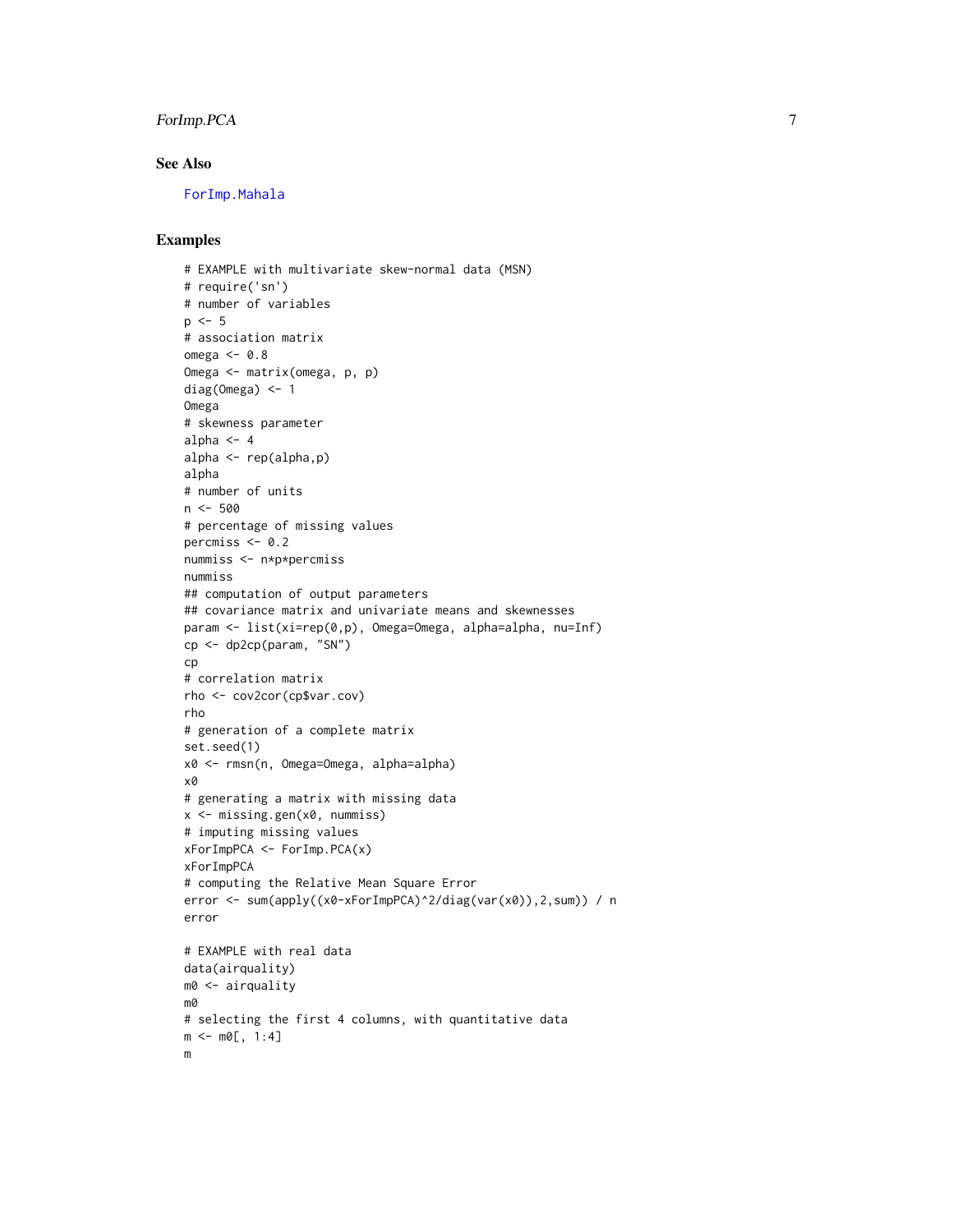```
8 missing.gen
```

```
# imputation
mi <- ForImp.PCA(m)
mi
# plot of imputed values for variable "Ozone"
ozone.miss.ind <- which(is.na(m)[,1])
plot(mi[ozone.miss.ind,1], axes=FALSE, pch=19, ylab="imputed values of Ozone",
  xlab="observation index")
axis(2)
axis(1, at=1:length(ozone.miss.ind), labels=ozone.miss.ind, las=2)
box()
abline(v=1:length(ozone.miss.ind), lty=3, col="grey")
# EXAMPLE with n < p: ForImp with PCO
# require('mvtnorm')
p \le -20n < -10sigma \leq matrix(0.4, p, p)
diag(sigma) <- 1
# complete matrix
set.seed(2)
xtrue <- rmvnorm(n=n, mean=rep(0, p), sigma=sigma)
rownames(xtrue) <- 1:n
colnames(xtrue) <- paste("V", 1:p, sep="")
xtrue
# matrix with 10 missing values
xmiss <- missing.gen(xtrue, 10)
xmiss
# number of missing values per unit
apply(is.na(xmiss),1,sum)
# imputed matrix
ximp <- ForImp.PCA(xmiss)
ximp
# computing the Relative Mean Square Error
error <- sum(apply((xtrue-ximp)^2/diag(var(xtrue)),2,sum)) / n
error
```
<span id="page-7-1"></span>missing.gen *Generating random missing values on a data matrix*

## Description

The function generates a number of missing values (NA) completely at random on a data matrix. Totally missing rows (i.e., rows with all NA) are avoided.

## Usage

missing.gen(mat, nummiss)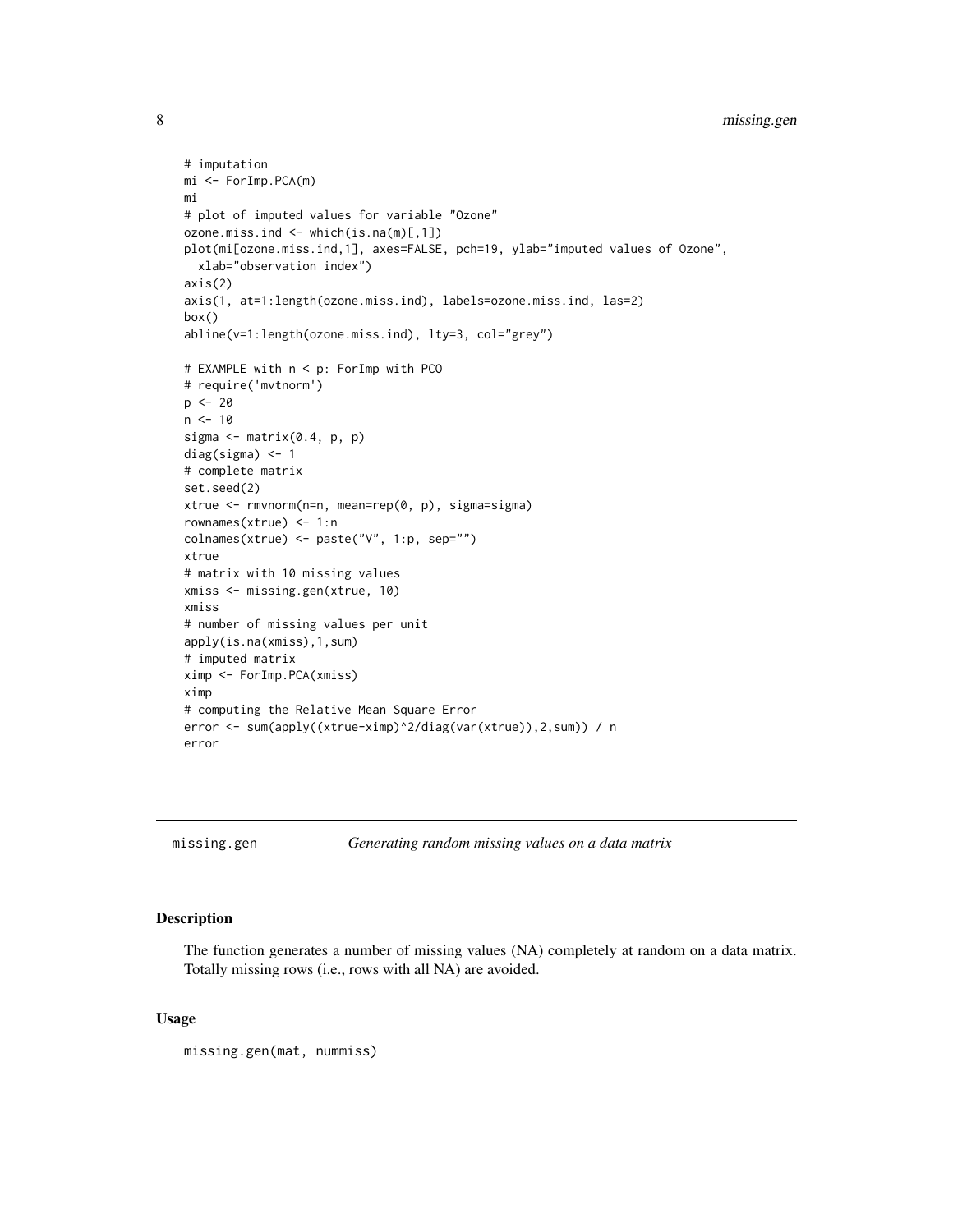## <span id="page-8-0"></span>missing.gen0 9

## Arguments

| mat     | a matrix of numerical data. |
|---------|-----------------------------|
| nummiss | number of missing values.   |

## Details

The function generates a number of missing values (NA) completely at random on a data matrix. Totally missing rows (i.e., rows with all NA) are avoided.

## Value

The data matrix with missing values (NA).

#### Author(s)

Nadia Solaro, Alessandro Barbiero, Giancarlo Manzi, Pier Alda Ferrari

## See Also

[missing.gen0](#page-8-1)

#### Examples

```
sigma <- matrix(0.4, 4, 4)
diag(sigma) <- 1
x0 <- rmvnorm(n=100, mean=rep(0, 4), sigma=sigma)
x0 # complete matrix
x \leftarrow missing.gen(x0, 50)
x # matrix with 50 missing values
```
<span id="page-8-1"></span>missing.gen0 *Generating random missing values on a data matrix*

## Description

The function generates a number of missing values (NA) completely at random on a data matrix.

#### Usage

```
missing.gen0(mat, nummiss)
```
## Arguments

| mat     | a matrix of numerical data. |
|---------|-----------------------------|
| nummiss | number of missing values.   |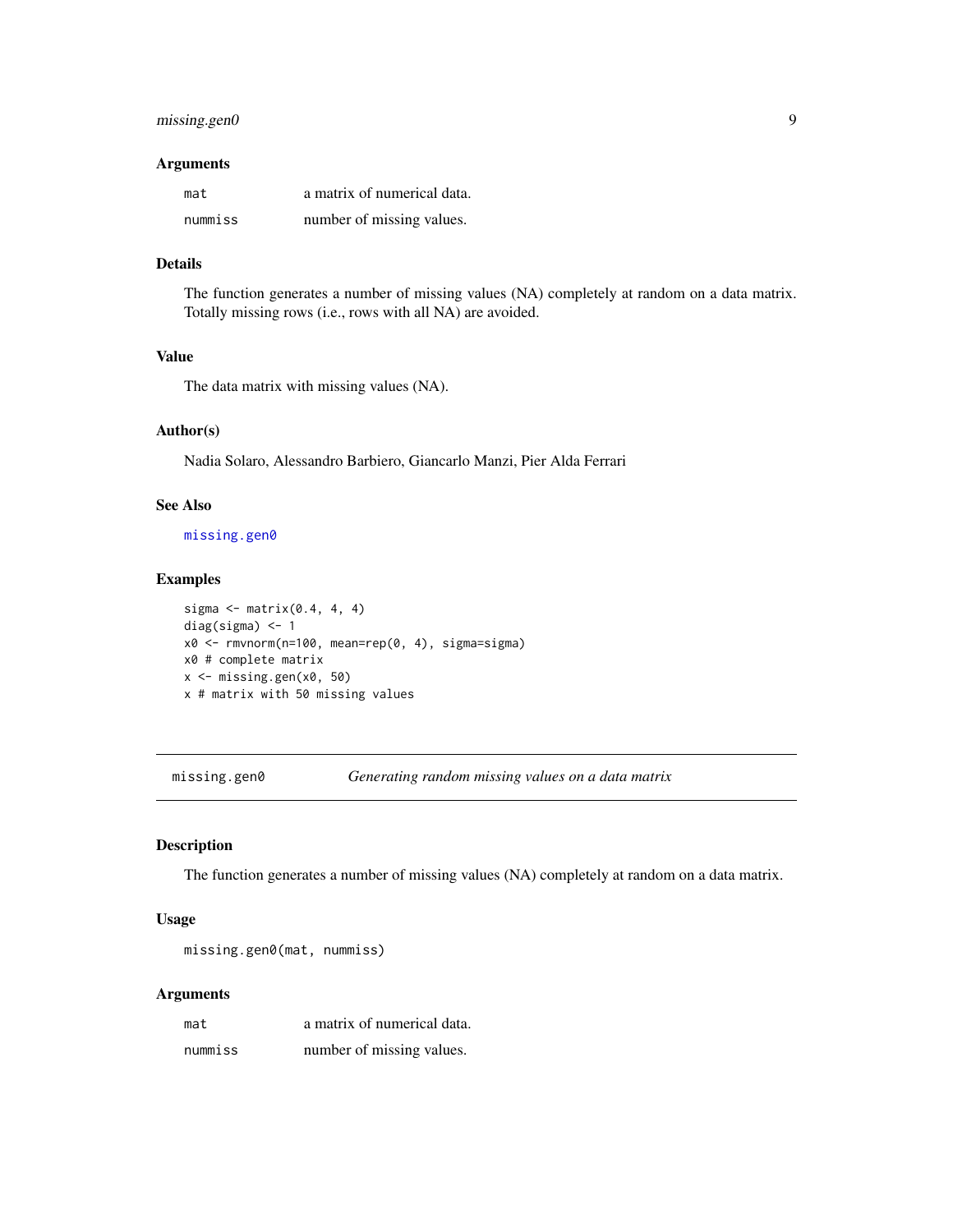## <span id="page-9-0"></span>Details

The function generates a number of missing values (NA) completely at random on a data matrix.

## Value

The data matrix with missing values (NA).

## Author(s)

Nadia Solaro, Alessandro Barbiero, Giancarlo Manzi, Pier Alda Ferrari

## See Also

[missing.gen](#page-7-1)

## Examples

```
sigma <- matrix(0.4, 4, 4)
diag(sigma) <- 1
x0 <- rmvnorm(n=100, mean=rep(0, 4), sigma=sigma)
x0 # complete matrix
x <- missing.gen0(x0, 50)
x # matrix with 50 missing values
```